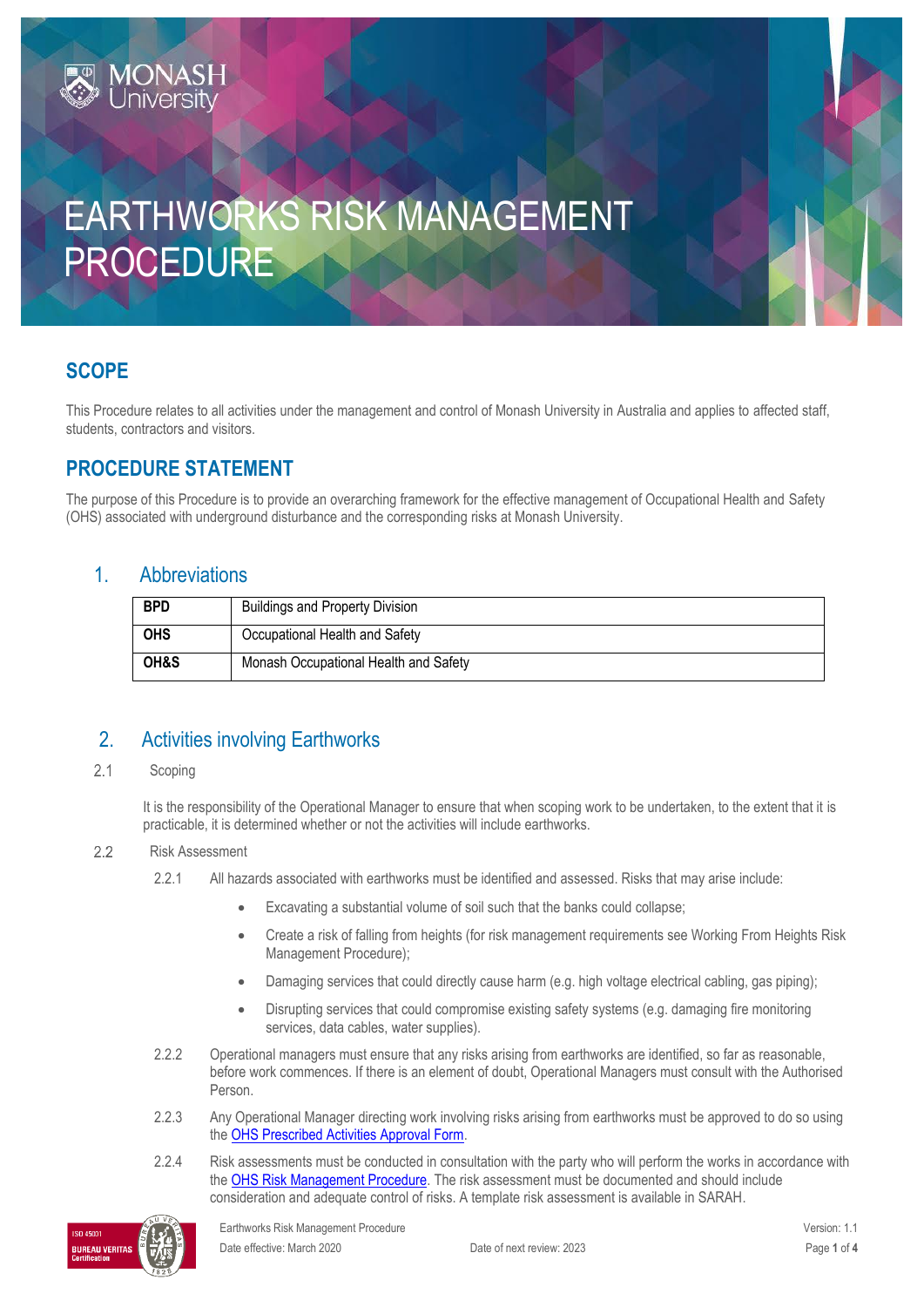### 3. Earthworks Permit-to-work

- $3.1$ Any work conducted under the management control of Monash University that may involve earthworks must have a permit-towork before commencement unless that work involves:
	- 3.1.1 Minor soil disturbance using only hand tools to a depth of less than 60 cm from ground level at the time services may previously have been installed. Where this ground level cannot be clearly identified, works should not be considered as minor soil disturbance
- $3.2$ Permits are requested through Buildings and Property Division.
- 3.3 Permit-to-work requests must be assigned to an Approved Person in accordance with the requirements of the [OHS](https://publicpolicydms.monash.edu/Monash/documents/1935634)  [Prescribed Activities and Permit-to-work Procedure.](https://publicpolicydms.monash.edu/Monash/documents/1935634) The Approved Person is responsible for ensuring that:
	- 3.3.1 The party conducting the work has demonstrated suitable competency to perform work of this nature;
	- 3.3.2 Hazards associated with the work appear to have been identified and risks assessed;
	- 3.3.3 The intended work methods appear to be safe and without risk to health; and
	- 3.3.4 A Permit-to-work is in place before any works commence.
- $3.4$ Condtions on a Permit-to-work

The Permit Holder must ensure that:

- 3.4.1 Existing underground services have been located, so far as practicable, including the use of:
	- a) Plans and drawings;
	- b) Scanning technology;
	- c) Exploratory excavation works; and/or
	- d) Signage indicating presence of services.
- 3.4.2 Powered plant and equipment is used operated in such a fashion as to minimise the potential to damage to any service accidently located during earthworks.
- 3.4.3 The edge or bank of any removed soil has been secured to prevent hazardous collapse and that there is a safe means of entry and exit to the workarea.
- 3.4.4 For excavations, completion of the WorkSafe *'Notice of intention to perform construction excavation work'* and evidence of approval from WorkSafe to commence.
- 3.4.5 The work area has been isolated, so far as practicable, from other person;
- 3.4.6 Emergency procedures are in place for the duration of works.
- 3.5 **Monitoring** 
	- 3.5.1 The Permit Holder must ensure that all controls identified through risk management are in place.
	- 3.5.2 The Approved Person must conduct monitoring to ensure that, as far as practicable, controls identified through risk management are in place.
	- 3.5.3 The Authorised Person, The Manager, OH&S, or their representative, may review the conduct of any work activities relating to earthworks entry without notice.

#### 4. Responsibility for Implementation

 $4.1$ It is the responsibility of the Manager, OH&S to ensure that this procedure is implemented.

### 5. Records

 $5.1$ For OHS Records document retention please refer to:

[OHS Records Management Procedure](https://publicpolicydms.monash.edu/Monash/documents/1935642)

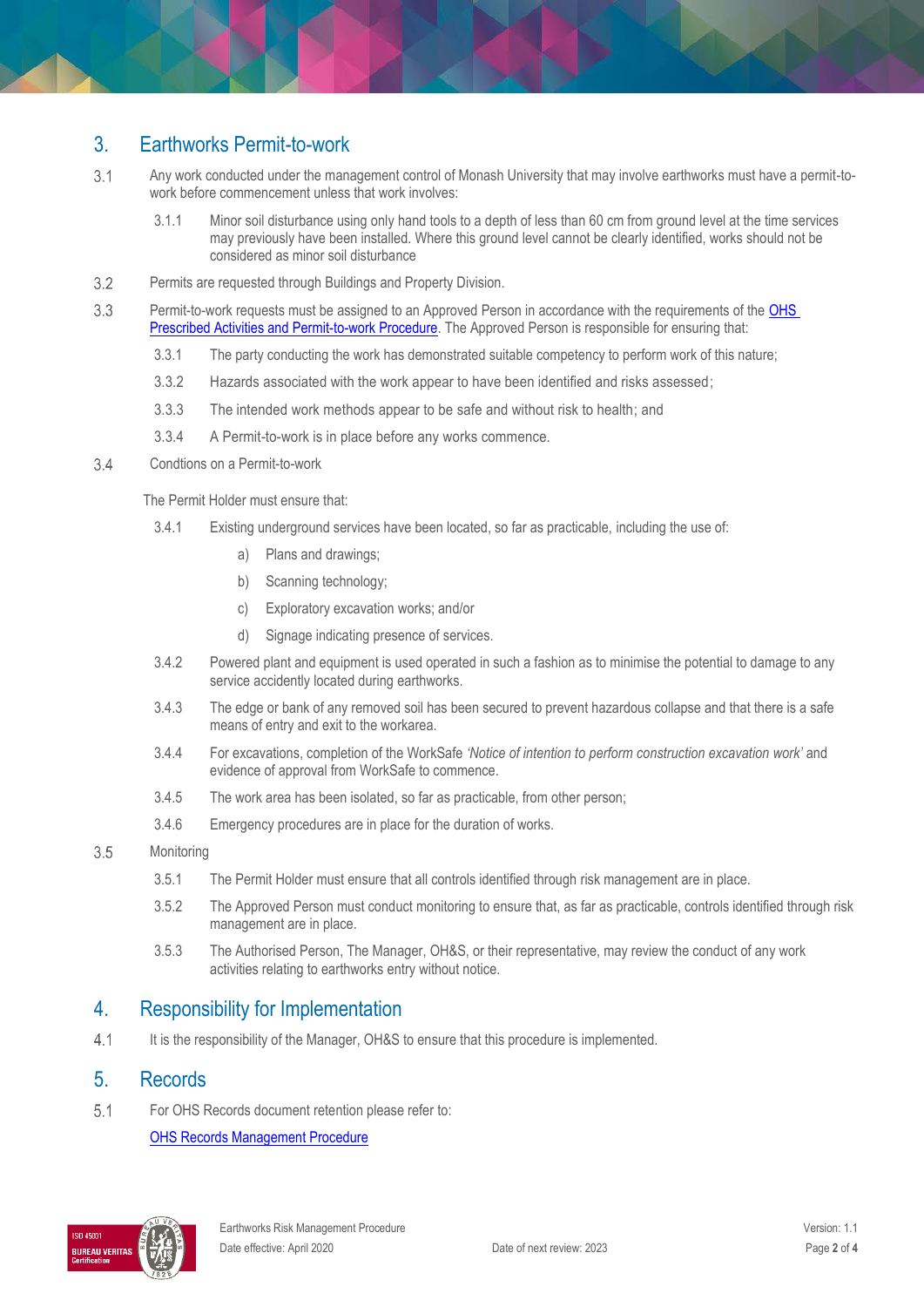# **DEFINITIONS**

A comprehensive list of definitions is provided in the **Definitions tool**. Definitions specific to this procedure are provided below.

| <b>Key word</b>                  | <b>Definition</b>                                                                                                                                                                                                             |  |
|----------------------------------|-------------------------------------------------------------------------------------------------------------------------------------------------------------------------------------------------------------------------------|--|
| <b>Authorised Person</b>         | A person who is authorised on behalf of the Manager, OH&S, to approve and issue a certificate in<br>relation to a specific type of prescribed activity.                                                                       |  |
| <b>Approved Person</b>           | A person who has been approved by an authorised person to supervise activities involving prescribed<br>activities.                                                                                                            |  |
| Contractor                       | Any person or business engaged by Monash University who enters into a contractual arrangement to<br>conduct work for Monash University, but whose primary employer is not Monash University.                                  |  |
| <b>Contractor Management</b>     | The process of managing work that is being/has been outsourced by Monash University. In the context of<br>this procedure 'contractor management' relates to OHS.                                                              |  |
| <b>Earthworks</b>                | Where there is any potential to disturb underground services either as a result of earth removal (excavation,<br>trenching, etc.) or through the introduction of equipment underground (staking, aerating, monitoring, etc.). |  |
| <b>Excavations</b>               | Any earthworks that involves the formation of:                                                                                                                                                                                |  |
|                                  | a trench (if the excavated depth is more than 1.5 metres)<br>$\bullet$                                                                                                                                                        |  |
|                                  | a shaft (if the excavated depth is more than two metres)<br>$\bullet$                                                                                                                                                         |  |
|                                  | a tunnel (if the construction excavation would be deep enough for a person to enter<br>$\bullet$<br>or there is a health and safety risk to anyone from the excavation)                                                       |  |
| <b>Ground Level</b>              | The present height of the surface of the earth.                                                                                                                                                                               |  |
| Permit-to-work Certificate       | Documented evidence of the issuing of a permit-to-work.                                                                                                                                                                       |  |
| <b>Permit Holder</b>             | A person who is authorised by both an approved person and the authorised person to supervise activities<br>involving prescribed activities as documented in a permit-to-work certificate.                                     |  |
| Sub-Contractor                   | Any person engaged by the principal contractor to assist with the contracted works. Any person<br>subsequently engaged by these persons to assist is also deemed to be a sub-contractor.                                      |  |
| <b>Suitably Qualified Person</b> | Person who can demonstrate that, through their experience, knowledge, qualifications and/or skills, they<br>are competent to perform underground disturbance and determine safe methods of controlling the risk of<br>fire.   |  |

# **GOVERNANCE**

| Parent policy               | <b>OHS&amp;W Policy</b>                                             |
|-----------------------------|---------------------------------------------------------------------|
| <b>Supporting schedules</b> | N/A                                                                 |
| Associated procedures       | <b>Australian and International Standards</b>                       |
|                             | ISO 45001:2018 Occupational Health and Safety Management Systems    |
|                             | <b>WorkSafe Guidance documents</b>                                  |
|                             | Compliance Code 'Confined Spaces', WorkSafe Victoria September 2008 |
|                             | <b>Monash University OHS documents</b>                              |
|                             | <b>OHS Prescribed Activities and Permit-to-work Procedure</b>       |
|                             | <b>OHS Records Management Procedure</b>                             |